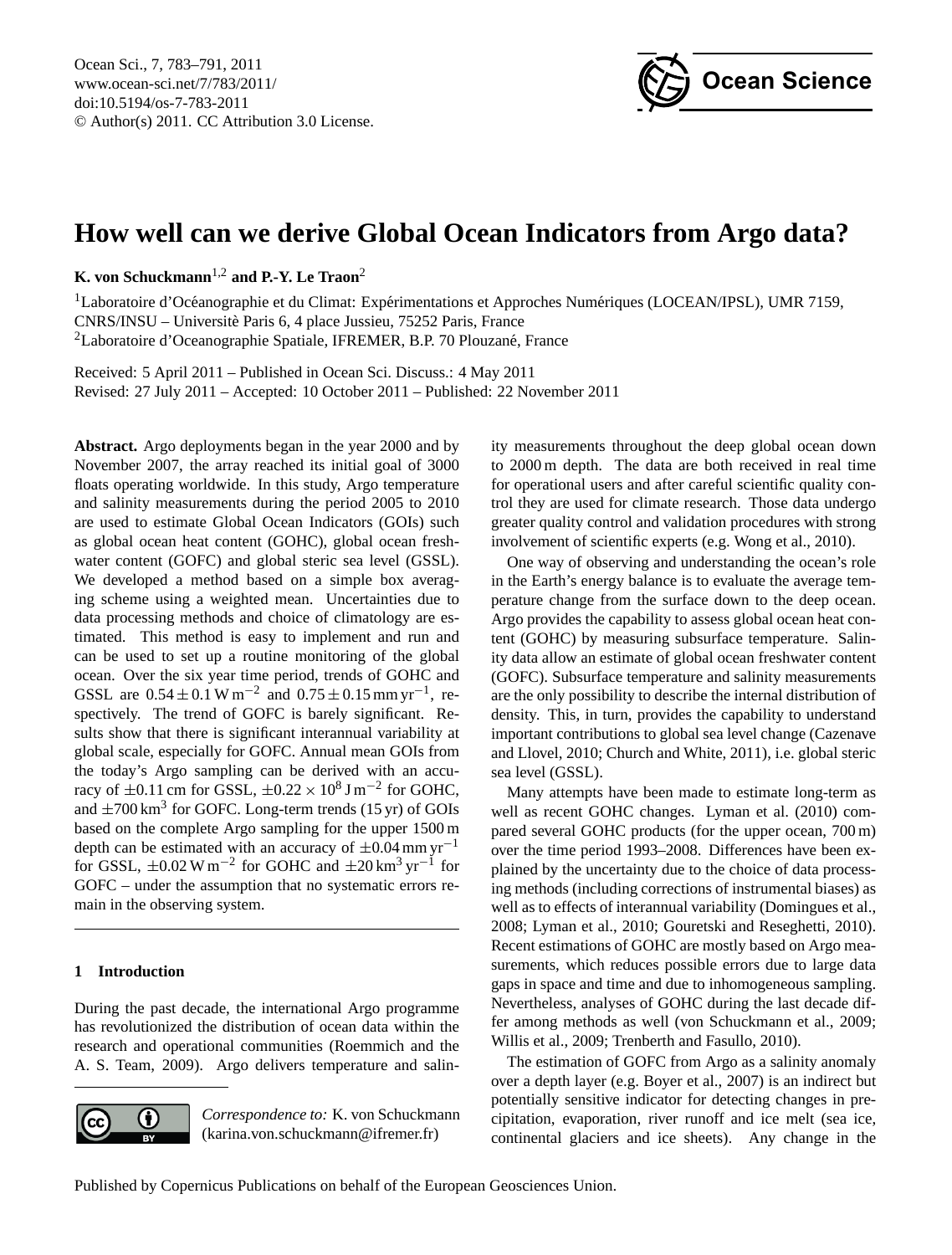hydrological cycle is reflected in the ocean salinity field due to the large-scale balance between the surface freshwater flux (evaporation minus precipitation and continental runoff), salinity variations and the ocean's advective and mixing processes (Durack and Wijffels, 2010). Multi-decadal trends in ocean salinity have been observed on global and regional scales (e.g. Antonov et al., 2002; Boyer et al., 2005; Delcroix et al., 2007). These multi-decadal salinity changes appear to coincide with both broad-scale surface warming and the amplification of the hydrological cycle (Durack and Wijffels, 2010). Results shown in von Schuckmann et al. (2009) document that ocean salinity and, hence, freshwater are changing on gyre and basin scales and GOFC is characterized by large interannual changes rather than by a significant trend during the last decade.

Global total sea level derived from satellite altimetry can be partitioned into its steric and mass-related components (e.g. Cazenave et al, 2009; Leuliette and Miller, 2009). Steric sea level is driven by volume changes through ocean salinity (halosteric) and ocean temperature (thermosteric) effects, from which the latter is known to play a dominant role in observed contemporary rise of GSSL. Several GSSL variations from Argo and other in situ observations have been derived over the past couple of years (e.g. Willis et al., 2008; Cazenave et al, 2009; Leuliette and Miller, 2009; von Schuckmann et al., 2009). There are substantial differences in these global statistical analyses, which have been related to instrumental biases, quality control and processing issues, role of salinity and influence of the reference depth for SSL calculation. Sparse global sampling before Argo was 100 % complete also limits the statistical significance of some of the observed differences.

Thus, while Argo provides data with unprecedented accuracy and coverage, estimating GOIs remains a major challenge. It requires very careful data quality control and analysis. An estimation of errors is needed for a sound interpretation of results. Estimations of GSSL, GOHC and GOFC and their errors are proposed here for the years 2005 to 2010. The paper is organized as follows. Section 2 presents the data set and methods used. A discussion on the error of GOIs due to the data processing is given in Sect. 3. The method is tested using satellite altimetry and these results are presented in Sect. 4. Estimations of GOIs and their trends are shown in Sect. 5. Results are discussed in the final section.

#### **2 Data sets and method assessing GOIs**

## **2.1 Data sets**

The basic material for this study encompasses the large insitu data set provided by the Argo array of profiling floats [\(www.argo.net\)](www.argo.net). The data (Argo only) were downloaded from the Coriolis data center [\(www.coriolis.eu.org\)](www.coriolis.eu.org), i.e. the Coriolis Ocean Database for Re-analyses (CORA2.2, Cabanés et al., 2010). The database – from which about  $75\%$ of the observations undergo delayed mode quality control procedures (C. Cabanés, personal communication,  $2011$ ) – was received in June 2010 for the 2005–2009 period, and in January 2011 for the database during the year 2010. The datasets are processed by the processing tool "ISAS-STD" (Gaillard, 2010), which reads the selected variable, performs a climatological test and interpolates on standard levels (see von Schuckmann et al., 2009 for more details).

To estimate GOIs from the irregularly distributed global Argo data, temperature and salinity profiles from 10 to 1500 m depth are used. This depth layer is a compromise to maximize the number of selected profiles while going deep enough to assess ocean variability (von Schuckmann et al., 2009). Only 40 % of Argo floats provided measurements up to 2000 m depth in the year 2005. The data coverage is thus not sufficient for a global estimation of changes between 1500 m and 2000 m depth (the situation has improved and thanks to technological evolutions 60 % of Argo floats provided observations up to 2000 m in 2010). We have started our calculation with the year 2005, as before there were major gaps in the global coverage, especially in the southern ocean. The monthly Argo sampling for the northern, tropical and southern oceans is shown in Fig. 1. During the years 2005 and 2006, sampling was mostly reduced in the southern ocean basin and amplified in the summer month in the extra tropical sectors. This rapidly changed in the end of 2006 when Argo sampling was almost complete allowing a more homogenized global distribution of in situ measurements (Fig. 1).

## **2.2 Data processing method**

An Argo climatology (ACLIM hereinafter, 2004–2009, von Schuckmann et al., 2009) is first interpolated on every profile position in order to fill gappy profiles at depth of each temperature and salinity profile. This procedure is necessary to calculate depth-integrated quantities. OHC, OFC and SSL are then calculated at every Argo profile position as described in von Schuckmann et al. (2009). Finally, anomalies of the physical properties at every profile position are calculated relative to ACLIM.

To estimate GOIs from the irregularly distributed profiles, the global ocean is divided into boxes of 5◦ latitude, 10◦ longitude and 3 month size. This provides a sufficient number of observations per box. To remove spurious data, measurements which depart from the mean at more than 3 times the standard deviation are excluded. The variance information to build this criterion is derived from ACLIM. This procedure excludes about 1 % of data from our analysis. Only data points which are located over bathymetry deeper than 1000 m depth are then kept. Boxes containing less then 10 measurements are considered as a measurement gap.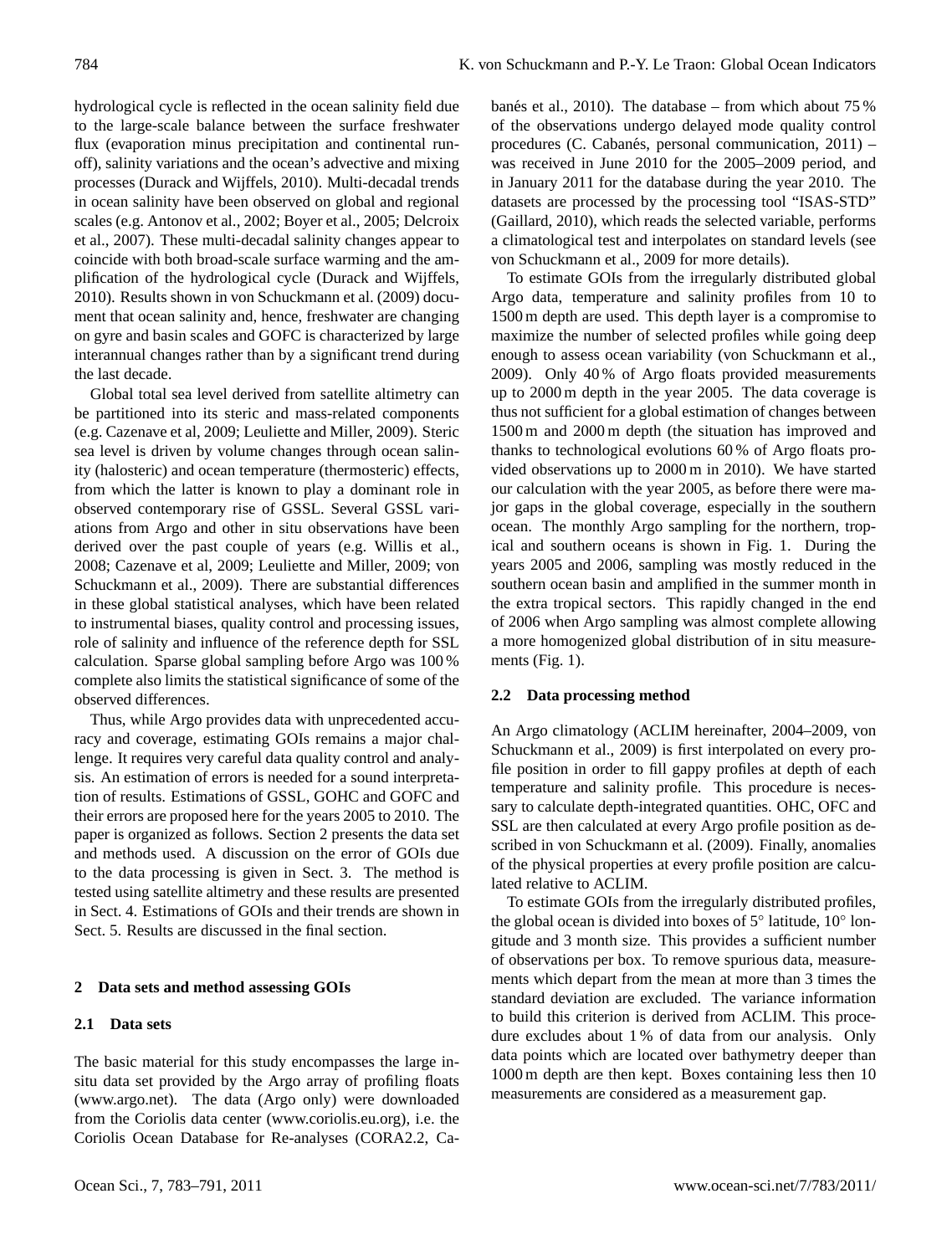

**Fig. 1.** Number of monthly measurements averaged for different ocean basins, i.e. northern basin 30–60◦ N (upper), southern basin 30–60◦ S (middle) and tropical basin 30◦ S–30◦ N (lower). Change of years from 2005 to 2010 shown from light to dark gray.

The mean for each  $5^\circ \times 10^\circ \times 3$  month box is then estimated using a weighted averaging method based on the analysis of Bretherton et al. (1976). All observations  $\Phi_i$  within a given box are averaged taking into account the space and time correlation of observations:

$$
\bar{\Theta}_{\text{box}} = \frac{\sum_{i,j} A_{\mathbf{i},\mathbf{j}}^{-1} \Phi_i}{\sum_{i,j} A_{\mathbf{i},\mathbf{j}}^{-1}},\tag{1}
$$

where  $A_{i,j} = \overline{\Phi_i \Phi_j}$  is the covariance matrix between all pairs of observations within one box and  $i$ ,  $j$  the spatial coordinates. This calculation provides an optimal estimation of the mean (in a least squares sense), assuming the ocean signal covariance is known. For the sake of simplicity, this covariance matrix is assumed to be the same for all GOIs. We used space and time correlation scales of 150 km and 15 days, respectively, for the correlation matrix. These are typical scales of mesoscale variability (e.g. Le Traon and Morrow, 2001). This calculation reduces the weight of observations that are too close from each other and thus do not provide independent estimations.

Before globally averaging the physical properties, one needs to address how to handle data gaps (i.e. boxes with less than 10 observations). Lyman and Johnson (2008) have assessed the effects of irregular in situ ocean sampling on estimates of GOHC anomalies by comparing two methods: the first one assumes zero anomalies in gaps, and the second one assumes that areas that are not sampled have a mean equal to the spatial mean of observations. Their results show that warming trends in upper GOHC anomalies are consistently estimated with the second method. The first method (zero in empty boxes) results in an underestimation of the global trend. Consequently, we chose to replace gaps by the spatial mean. We do take into account, however, the impact of gaps on the error estimation (see next section).

Finally, GOIs are calculated within 60◦ S to 60◦ N, i.e. the effective coverage of the Argo array (Roemmich and Gilson, 2009). The global mean indicator  $GOI(t)$  is obtained by averaging  $\bar{\Theta}_{\text{box}}$  estimations weighted by their surface area  $\mathbf{M}_{i,j}$ :

$$
GOI(t) = \frac{\sum_{i,j} \bar{\Theta}_{\text{box}} \mathbf{M}_{i,j}}{\sum_{i,j} \mathbf{M}_{i,j}}.
$$
 (2)

We have carried out sensitivity tests of GOI's estimation when using different climatologies (i.e. either ACLIM or WOA05, Locarnini et al., 2006; Antonov et al., 2006) to calculate the anomalies as described above. Results are presented in Fig. 2 for all three parameters. The sensitivity of GOIs with respect to the choice of the climatology is generally small, but it is not negligible. Computations of OFC, in particular, are sensitive to the reference climatology (see Boyer et al., 2007 for more details on the freshwater calculation). Based on this sensitivity test, a climatology uncertainty for each GOI is included in the error estimation as discussed later in Sect. 3.1.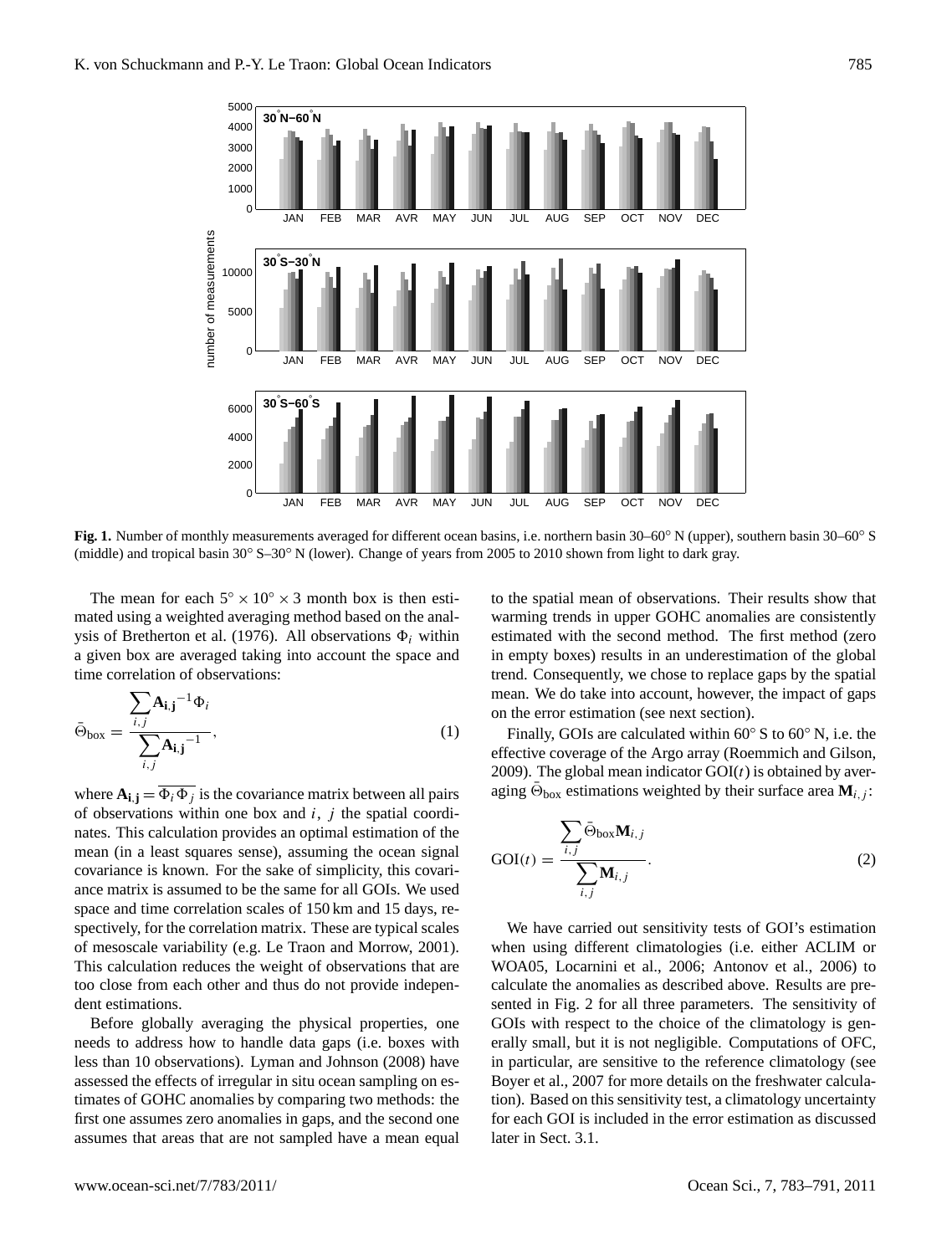

**Fig. 2.** Sensitivity test to estimate the climatology uncertainty for **(a)** GSSL, **(b)** GOHC and **(c)** GOFC during 2005–2010. To fill gaps at depth as well as to evaluate anomaly fields, two different climatologies are used, i.e. either ACLIM (green) or WOA05 (blue, see text for more details).



**Fig. 3.** GSSL anomaly (60◦ S–60◦ N, 10–1500 m) during 2004–2008 based on three different gridded fields, i.e. ARIVO (green, Argo plus other data, Ifremer), from Scripps Institution of Oceanograph (blue, Argo only) and MOAA (red, Argo plus other data, Japan Agency for Marine-Earth Science and Technology). The data have been downloaded from the Argo web page [\(www.argo.ucsd.edu\)](www.argo.ucsd.edu).

# **3 Error estimation**

A sound interpretation of GOIs requires a careful estimation of errors. Errors contain measurement noise, systematic instrumental biases, sampling and data processing errors, including the effect of unresolved ocean variability scales (e.g. mesoscale variability). Large sensitivities of a GOI like GSSL to different data processing techniques are obvious when comparing different products of gridded Argo fields (Fig. 3). We calculated GSSL from three different products, which are downloaded from the Argo web-page [\(www.argo.ucsd.edu\)](www.argo.ucsd.edu), i.e. two products based on Argo and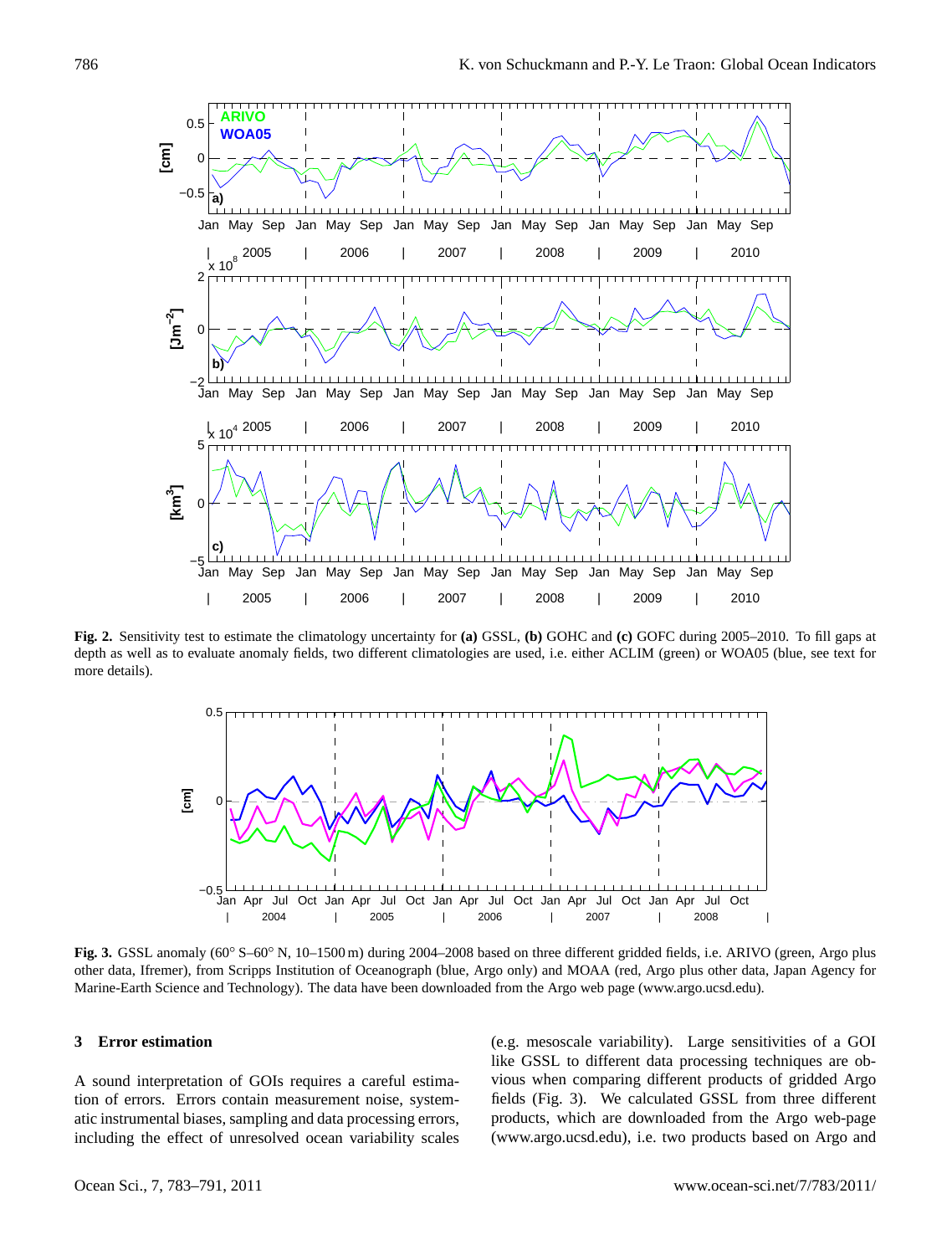other hydrographic data (ARIVO delivered by Ifremer, and MOAA delivered by JAMSTEC), and one product including Argo-only measurements (delivered by Scripps Institution of Oceanography). Detailed information on the gridded fields can be found on the Argo webpage. We chose to evaluate the comparison during the time period 2004 to 2008 for consistency. Amplitudes of interannual fluctuations differ from one product to another (Fig. 3). Although the evaluation of GSSL in Fig. 3 is more or less based on the same data base, differences are clearly visible. These differences lead to a large spread of the estimation of global steric trends ranging from nearly 0 mm yr<sup>-1</sup> to about 1 mm yr<sup>-1</sup>. This simple exercise already shows that a sensitivity study due to the data processing is vital.

#### **3.1 Error bars estimated for global GOIs**

The error  $\epsilon_{i,j}^2$  on the averaged physical parameter  $\Phi_i$  in every  $5^{\circ} \times 10^{\circ} \times 3^{\circ}$  month box using the formulation of Breterthon et al. (1976) can be written as

$$
\epsilon_{i,j}^2 = \frac{1}{\sum_{i,j} A_{i,j}^{-1}} \sigma_{i,j}^2,
$$

where  $\sigma_{i,j}^2$  is the variance of  $\Phi_i$  within each box, respectively. This takes into account the reduced number of degrees of freedom to estimate the error on the mean value for a given box (through the covariance matrix). Note that this effect is not negligible. Assuming independent observations would reduce the error variance by more than 10 %. To evaluate the error for the global estimation, we need to take into account errors for all boxes. Boxes that have less than 10 observations are associated with a variance error equal to the total variance of the physical parameter. The global mean errors  $E(t)^2$  can be then calculated as follows:

$$
E(t)^{2} = \frac{\sum_{i,j} \epsilon_{i,j}^{2} \mathbf{M}_{i,j}^{2}}{\sum_{i,j} \mathbf{M}_{i,j}^{2}}.
$$
 (3)

An additional source of uncertainties arises from the choice of the climatology used to fill vertical gaps and to calculate the anomaly fields. As discussed in Sect. 2 and shown in Fig. 2, the climatological uncertainty  $E_{\text{elim}}^2$  is small, but not negligible. This needs to be included in the error bar calculation. To estimate the value for  $E_{\text{clim}}^2$ , the standard deviation of the difference between the two time series using either ACLIM or WOA05 (see Fig. 2) has been derived for each GOI. Thus, the total error  $E_{\text{total}}(t)^2$  on GOIs can be defined as

$$
E_{\text{total}}(t)^{2} = E(t)^{2} + E_{\text{elim}}^{2}.
$$
 (4)

This total error includes the uncertainties due to the data processing and the choice of the reference climatology, but

**Table 1.** Uncertainties of GOIs during 2005 and 2010 (bold) for different time averages, i.e. 3 month, 1 yr and 6 yr. See text for more details. These values do not take into account uncertainties induced by remaining systematic errors in the Argo observing system.

|                             | GSSL      | <b>GOHC</b>                       | <b>GOFC</b>        |
|-----------------------------|-----------|-----------------------------------|--------------------|
|                             | [cm]      | $[10^8 \text{ J} \text{ m}^{-2}]$ | [km <sup>3</sup> ] |
| 3 months (2005/2010)        | 0.24/0.21 | 0.52/0.44                         | 1800/1500          |
| $1 \,\text{yr}$ (2005/2010) | 0.12/0.11 | 0.26/0.22                         | 900/700            |
| 6 yr                        | 0.08      | 0.17                              | 560                |

it does not take into account possible unknown systematic measurement errors not precisely corrected for in the delayed mode Argo quality control (e.g. pressure errors, salinity sensor drift). Our method can be used, however, to discuss sampling issues for the estimation of GOIs and their errors. Table 1 shows the uncertainties due to data processing and the climatology of global mean GOIs during 2005 and 2010 for different time averages. Errors clearly decrease with the growing coverage of Argo. For example, uncertainties of 3 monthly GOHC are  $\pm 0.52 \times 10^8$  J m<sup>-2</sup> during the year 2005 and reduce to  $\pm 0.44 \times 10^8$  J m<sup>-2</sup> during 2010. Estimating annual mean GOIs from the currently complete Argo observing system can be performed with an accuracy of  $\pm 0.11$  cm for GSSL,  $\pm 0.22 \times 10^8$  J m<sup>-2</sup> for GOHC, and  $\pm 700$  km<sup>3</sup> for GOFC.

#### **3.2 Global trend error estimation**

The method of weighted least square fit is used to retrieve 2005–2010 GOI trends. The trend of each GOI time series is evaluated using a weighted least square solution where the weights are the error bars of our GOIs given by Eq. (4) (see Appendix A). Note that error bars obtained from Eq. (4) only involve errors due to the sampling, data processing methods and climatology uncertainties. Thus, the uncertainty of global trend estimations might increase in future studies as systematic errors due to unknown instrument biases have not been taken into account.

The error on the trend of GOIs during the 6-yr time series is presented in Table 2. Uncertainties of GOI trends derived from Argo are estimated to  $\pm 0.15$  mm yr<sup>-1</sup> for GSSL,  $\pm 0.1$  W m<sup>-2</sup> for GOHC and  $\pm 90$  km<sup>3</sup> yr<sup>-1</sup> for GOFC. A "forecast calculation" of the uncertainties of global trend estimations is given in Table 2, assuming GOI error bars during the year 2010 while applying Eq. (A1) of the Appendix. This simple calculation suggests that long-term trends (here 15 yr) of GOIs based on the complete Argo sampling could be performed with an accuracy of about  $\pm 0.04$  mm yr<sup>-1</sup> for GSSL,  $\pm 0.02 \text{ W m}^{-2}$  for GOHC and  $\pm 20 \text{ km}^3 \text{ yr}^{-1}$  for GOFC trends – under the major assumption that no systematic errors remain in the observing system.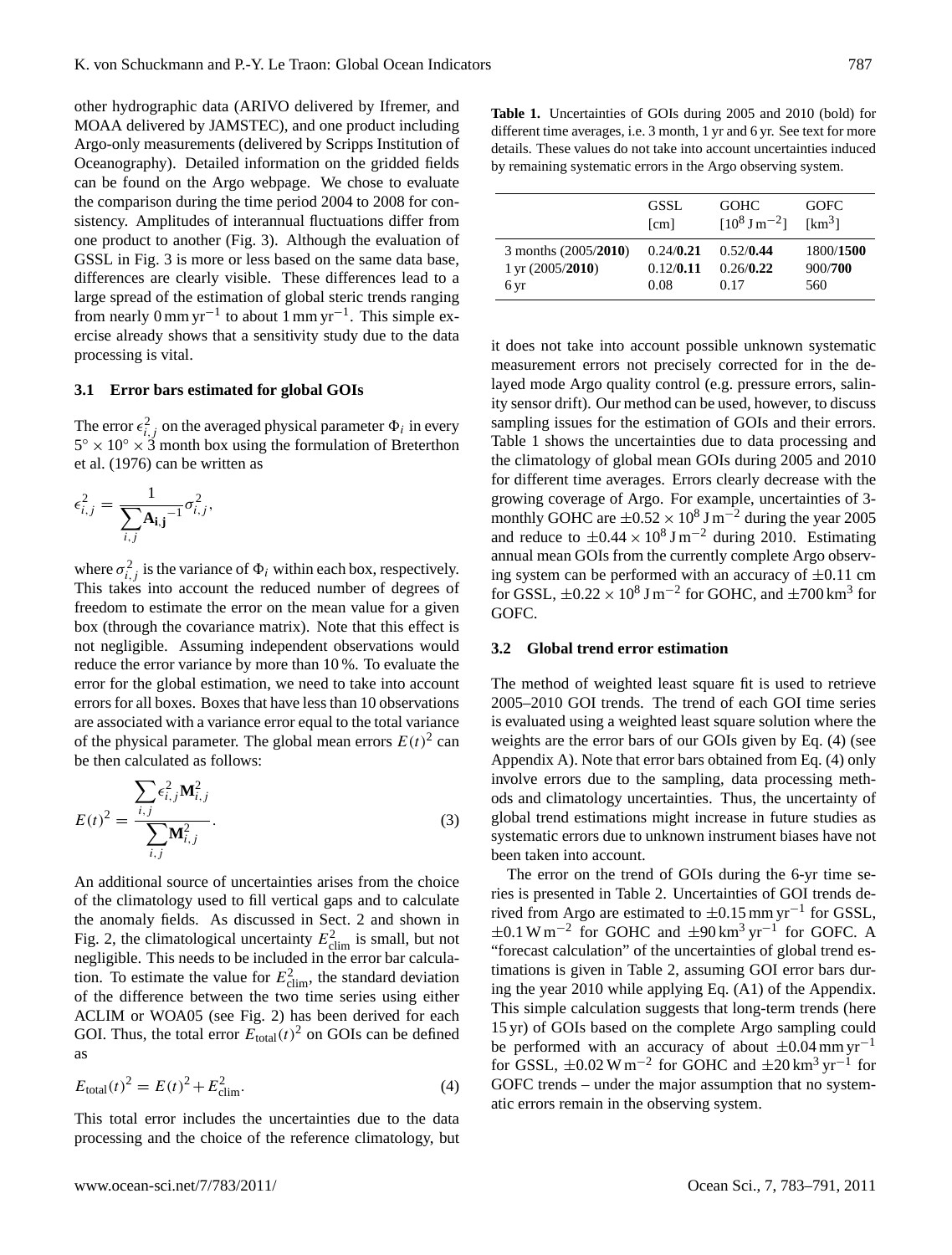Table 2. A "forecast calculation" of the uncertainties of global trend estimations assuming GOI error bars during the year 2010 while applying Eq. (A1) (Appendix) for 10 and 15 yr, together with the trend uncertainties of the current GOI estimation during 2005– 2010. These values do not take into account uncertainties induced by remaining systematic errors in the Argo observing system.

|                    | <b>GSSL</b><br>$\mathrm{[mm\,yr}^{-1}]$ | <b>GOHC</b><br>$[W \, m^{-2}]$ | <b>GOFC</b><br>$\mathrm{[km^3\,yr^{-1}]}$ |
|--------------------|-----------------------------------------|--------------------------------|-------------------------------------------|
| 6 yr               | $\pm 0.15$                              | $\pm 0.10$                     | $\pm 90$                                  |
| 10 <sub>yr</sub>   | $\pm 0.07$                              | $\pm 0.04$                     | $\pm 40$                                  |
| $15 \,\mathrm{yr}$ | $\pm 0.04$                              | $\pm 0.02$                     | $\pm 20$                                  |

Note that our estimations provide an estimation of errors on the trend over a given time period. Such trends, even if they are statistically significant, cannot be interpreted as long-term climate trends as they also include the effect of interannual signals. This is clearly the case for the GOFC trend.

#### **4 Testing the method**

Altimeter sea level observations are a useful and nearly global observational record over the ice-free oceans that have been shown to be correlated well with in situ SSL and OHC (e.g. Willis et al., 2004; Guinehut et al., 2006). Maps of mean sea level anomalies (MSLA) are ideal to validate our simple box averaging method based on irregular sampling. Using the high-resolution altimeter measurements as a proxy for in situ GOI estimations (SSL and OHC) has already been performed in previous studies (Lyman and Johnson, 2008; Roemmich and Gilson, 2009). Although satellite MSLA fields are not truly global and have possibly undefined errors and also contain mass (bottom pressure) signals (Ponte, 1999; Wunsch et al., 2007), they are a very useful proxy to test our simple box averaging method. We used gridded fields downloaded from the AVISO webpage (merged gridded product, [www.aviso.org\)](www.aviso.org). Weekly AVISO maps of MSLA on a 1/3<sup>○</sup> Mercator grid are subsampled at the locations and time of the year of in situ data collected for all years during 2005 to the end of 2010 and compared with actual global MSLA (derived from the MSLA maps). Then global mean sea level anomalies have been calculated as described in Sect. 2. The comparison between the two global averages shows reasonable agreement and their 6 yr trends are consistent (Fig. 4). However, there are differences in annual and lower period variability among the curves. This test shows that our simple box averaging method depicts global mean changes reasonably well and can be used to assess GOIs for monitoring needs of the climate system.

## **5 Estimation of GOIs**

In this section, GSSL, GOHC and GOFC are derived from Argo data using the box averaging method discussed in Sect. 2 (Fig. 5). The 6-yr trend estimations are calculated as described in Sect. 3.2. Generally, the error decreases as the number of measurements increases and hence, the GOI errors decrease with time (Table 1).

A significant increase in GSSL can be observed from 2005 to 2010, with a trend of  $0.75 \pm 0.15$  mm yr<sup>-1</sup> (0.53 mm yr<sup>-1</sup> for the Earth's entire surface area, Fig. 5a). For this decade, values for in situ GSSL range from  $-0.5$  to  $0.8$  mm yr<sup>-1</sup> (e.g. Willis et al., 2008; Cazenave et al., 2009; Leuliette and Miller, 2009; von Schuckmann et al., 2009). The GOHC estimation shows a significant 6-yr increase, with a rate of  $0.54 \pm 0.1$  W m<sup>-2</sup> (0.38 W m<sup>-2</sup> for the Earth's entire surface area, Fig. 5b). Our GOHC estimation is sligthly lower compared to the composite evaluated by Lyman et al. (2010) and to what was found in our earlier study (von Schuckmann et al., 2009). This can be due to the fact that the later period is confined to a period when the upper layers did not seem to be gaining much heat (e.g. Levitus et al., 2009; Cazenave and Llovel, 2010; Lyman et al., 2010). However, comparisons of GOHC and GSSL values from different studies are difficult to interpret as differences include the effect of interannual variability, instrumental biases or different data processing methods.

One important source of uncertainties in GOI estimations are due to the fact that patterns of interannual variability differ among estimation methods (Domingues et al., 2008; Lyman et al., 2010). Our results show that interannual fluctuations of GSSL and GOHC exist but are small (Fig. 5a and b). This is different for GOFC (Fig. 5c). Large interannual fluctuations dominate the time series, and the trend is very much dependent of these large interannual fluctuations. This implies that a longer time series is needed to extract a significant long-term trend for GOFC.

## **6 Conclusions**

GSSL, GOHC and GOFC derived from in situ observations are a useful benchmark for ocean and climate models and an important diagnostic for changes in the Earth's climate system (Hansen et al., 2005; Levitus et al., 2005). Differences among various analyses and inconsistencies with other observations (e.g. altimetry, GRACE, Earth's energy budget) require particular attention (Hansen et al., 2005; Willis et al., 2008; Domingues et al., 2008; Cazenave and Llovel, 2010; Trenberth, 2010; Lyman et al., 2010). Due to its global coverage, Argo opens up a new scope to observe climate related changes. Our results show that GOIs derived from Argo measurements allows a monitoring of the state of the global ocean.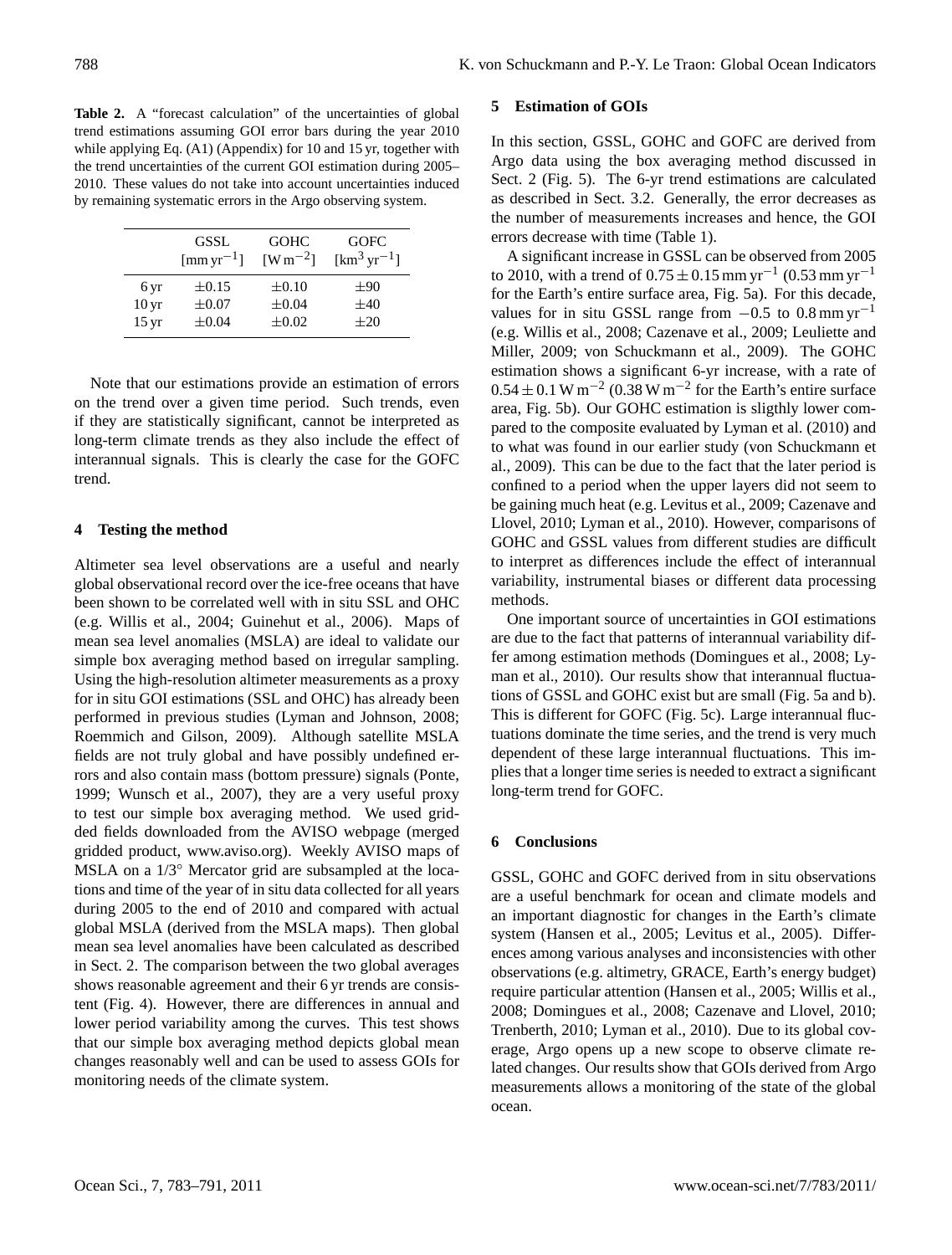

**Fig. 4.** Testing the method using gridded altimeter MSLA measurements (AVISO): gridded MSLA during 2005–2010 are subsampled to Argo profile positions and the simple box averaging method was applied. Global MSLA derived from the AVISO grid (bold line) is compared to its corresponding subsampled result (bold + dots). Dashed line marks November 2007, i.e. when initial Argo sampling was almost achieved.



**Fig. 5.** Estimation of **(a)** GSSL, **(b)** GOHC and **(c)** GOFC. The calculation is based on the simple box averaging method applied to Argo measurements only. The 6-yr trends are of  $0.75 \pm 0.15$  mm yr<sup>-1</sup>,  $0.54 \pm 0.10$  W m<sup>-2</sup> and  $-80 \pm 90$  km<sup>3</sup> yr<sup>-1</sup>, respectively. Error bars and trend uncertainties do not take into account remaining systematic errors in the Argo observing system.

We developed a method of evaluating GOIs that is easy to implement and can be used for a routine monitoring of the global ocean. With this method, a simple estimation of the errors on GOI estimations can be established and thus adequate interpretations and conclusions can be drawn. The estimation of GOIs based on our method are developed as part of the monitoring system in the frame of the European Commission project MyOcean. The results show a clear increase of GOHC and GSSL. Estimations of uncertainties reveal that this increase is significant during the years 2005–2010. GOHC increases during this period by a rate of  $0.54 \pm 0.1$  W m<sup>-2</sup> and GSSL by  $0.75 \pm 0.15$  mm yr<sup>-1</sup>. Estimating annual mean GOIs from the actual complete Argo observing system can be performed with an accuracy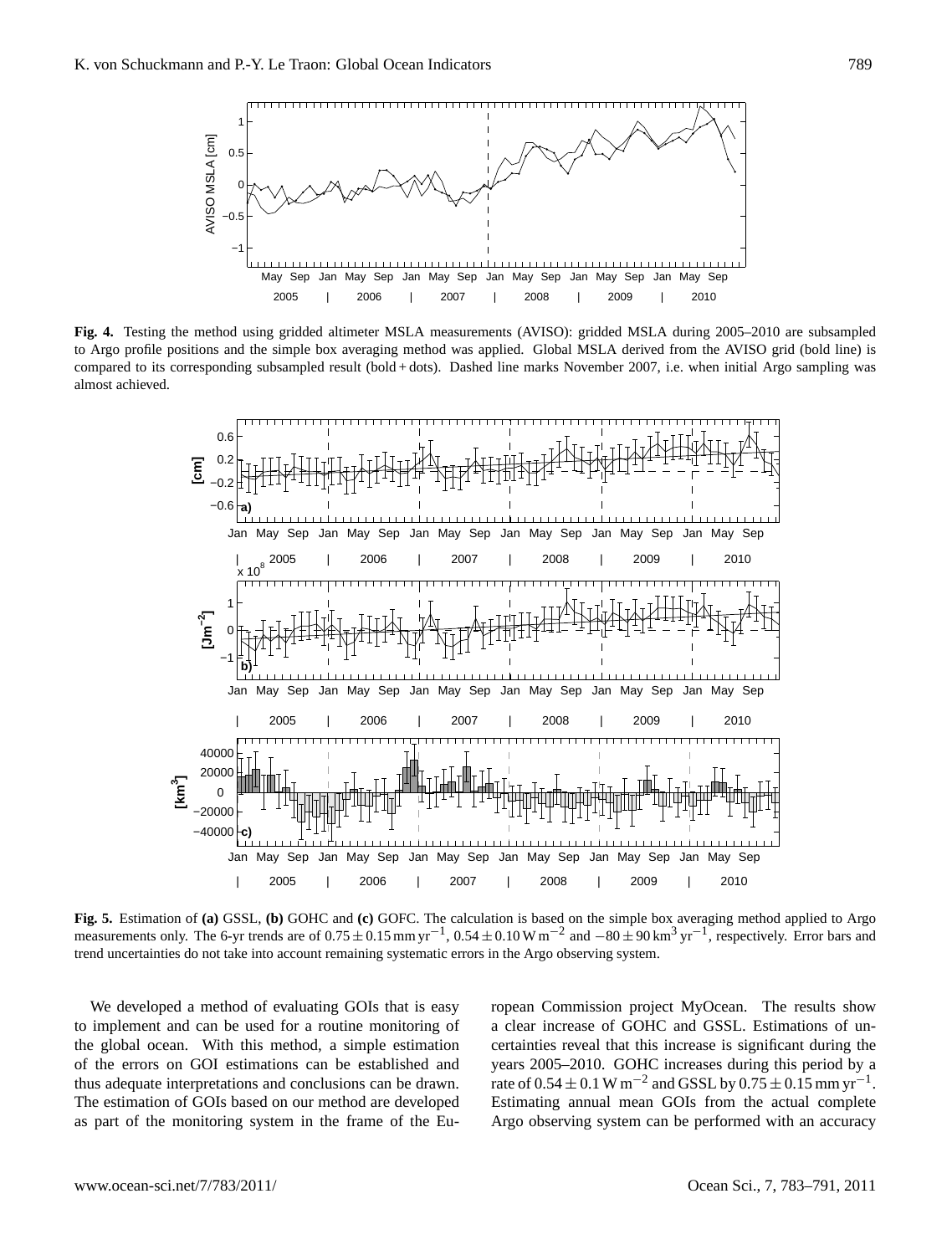of  $\pm 0.11$  cm for GSSL,  $\pm 0.22 \times 10^8$  J m<sup>-2</sup> for GOHC, and  $\pm$ 700 km<sup>3</sup> for GOFC. Assuming that the current Argo sampling is sustained for 15 yr, trends of GOIs could be performed with an accuracy of about  $\pm 0.04$  mm yr<sup>-1</sup> for GSSL,  $\pm 0.02$  W m<sup>-2</sup> for GOHC and  $\pm 20$  km<sup>3</sup> yr<sup>-1</sup> for GOFC.

We have defined the error on GOIs based on sampling, data processing and climatology uncertainties only. Our error estimations do not include remaining systematic biases in the Argo observing system (e.g. uncorrected drift of sensors, pressure errors). The sensitivity of GOIs to different proposed instrumental bias corrections (e.g. pressure offsets) needs to be tested now. Moreover, our trend estimations are estimated over a 6-yr time series only and are affected by interannual variability. Hence, an interpretation in terms of long-term climate signals remains questionable.

# **Appendix A**

#### **Weighted least square solution**

The global trend estimation and its uncertainty are derived from a conventional weighted least square method: The set of observations  $y_i = \alpha_i t_i + \beta$  can be written as:

$$
y = A'x
$$
,  $y = \begin{pmatrix} y_1 \\ \vdots \\ y_N \end{pmatrix}$ ,  $x = \begin{pmatrix} \alpha \\ \beta \end{pmatrix}$ ,  $A' = AW$ ,

$$
\mathbf{A} = \begin{pmatrix} t_1 & 1 \\ \vdots & \vdots \\ t_N & 1 \end{pmatrix}, \quad \mathbf{W} = \begin{pmatrix} \frac{1}{E_1^2} & \cdots & 0 \\ \vdots & \ddots & \vdots \\ 0 & \cdots & \frac{1}{E_N^2} \end{pmatrix}.
$$

The weighted least square solution where the weights are chosen to be the error bars of our GOIs (Eq. 4) can be written as:

$$
\mathbf{X} = (\mathbf{A}^{\prime \mathbf{T}} \mathbf{A}^{\prime})^{-1} \mathbf{A}^{\prime \mathbf{T}} \mathbf{y}.
$$

Following Wunsch (1996), the variance of this estimation can be written as:

$$
\Pi^2 = (\mathbf{A}'\mathbf{W}^{-1}\mathbf{A})^{-1}.
$$
 (A1)

*Acknowledgements.* The research leading to these results has received funding from the European Community's Seventh Framework Programme FP7/2007-2013 under grant agreement no. 218812 (MyOcean). Comments from two anonymous reviewers greatly improved the manuscript. The authors would like to thank Fabienne Gaillard for providing us with the ISAS/ARIVO products and for various discussions improving the results as well as Mathieu Hamon and Cécile Cabanés for useful discussions.

Edited by: T. Suga



The publication of this article is financed by CNRS-INSU.

#### **References**

- Antonov, J., Levitus, S., and Boyer, T.: Steric sea level variations during 1957–1994: Importance of salinity, J. Geophys. Res., 107, C12, 8013, [doi:10.1029/2001JC000964,](http://dx.doi.org/10.1029/2001JC000964) 2002.
- Antonov, J., Locarnini, R., Boyer, T., Mishonov, A., and Garcia, H.: World Ocean Atlas 2005, vol. 2, Salinity, NOAA Atlas NESDIS, vol. 62, edited by: Levitus, S., NOAA, Silver Spring, Md., 182 pp., 2006.
- Boyer, T., Levitus, S., Antonov, J., Locarnini, R., and Garcia, H.: Linear trends in salinity for the world ocean, 1955–1998, Geophys. Res. Lett., 32, L01604, doi:10.1029/2004GL021791, 2005.
- Boyer, T., Levitus, S., Antonov, J., Locarnini, R., Mishonov, A., Garcia, H., and Josey, S. A.: Changes in freshwater content in the North Atlantic Ocean 1955–2006, Geophys. Res. Lett., 34, L16603, [doi:10.1029/2007GL030126,](http://dx.doi.org/10.1029/2007GL030126) 2007.
- Bretherton, F., Davis, R., and Fandry, C.: A technique for objective analysis and design of oceanic experiments applied to mode-73, Deep-Sea Res., 23, 559–582, 1976.
- Cabanés, C., de Boyer Montégut, C., Coatonoan, C., Ferry, N., Pertuisot, C., von Schuckmann, K., Petit de la Villeon, L., Carval, T., Pouliquen, S., and Le Traon, P.-Y.: CORA (Coriolis Ocean Database for Re-analyses), a new comprehensive and qualified ocean in-situ dataset from 1990 to 2008 and its use in GLORYS, Joint Coriolis-Mercator Ocean Quarterly Newsletter, 37, 13–17, 2010.
- Cazenave, A. and Llovel, W.: Contemporary sea level rise, Annual Review of Marine Science, 2, 145–173, 2010.
- Cazenave, A., Dominh, K., Guinehut, S., Berthier, E., Llovel, W., Ramillien, G., Ablain, M., and Larnicol, G.: Sea level budget over 2003–2008: A reevaluation from GRACE space gravimetry, satellite altimetry and Argo, Global Planet. Change, 65, 83–88, 2009.
- Church, J. A. and White, N. J.: Sea-level rise from the late 19th to the early 21st century, Surv. Geophys., 32, 585–602, [doi:10.1007/s10712-011-9119-1,](http://dx.doi.org/10.1007/s10712-011-9119-1) 2011.
- Delcroix, T., Cravatte, S., and McPhaden, J.: Decadal variations and trends in tropical Pacific sea surface salinity since 1970, J. Geophys. Res., 112, C03012, [doi:10.1029/2006JC003801,](http://dx.doi.org/10.1029/2006JC003801) 2007.
- Durack, P. J. and Wijffels, S. E.: Fifty-year trends in global ocean salinities and their relationship to brad-scale warming, J. Climate, 23, 4342–4362, [doi:10.1175/2010JCLI3377.1,](http://dx.doi.org/10.1175/2010JCLI3377.1) 2010.
- Domingues, C. M., Church, J. A., White, N. J., Gleckler, P. J., Wijffels, S. E., Barker, P. M., and Dunn, J. R.: Improved estimates of upper-ocean warming and multi-decadal sea-level rise, Nature, 453, 1090–1094, [doi:10.1038/nature07080,](http://dx.doi.org/10.1038/nature07080) 2008.
- Gaillard, F.: ISAS Tool Version 5.3: Method and configuration, SO-Argo report, 2010.